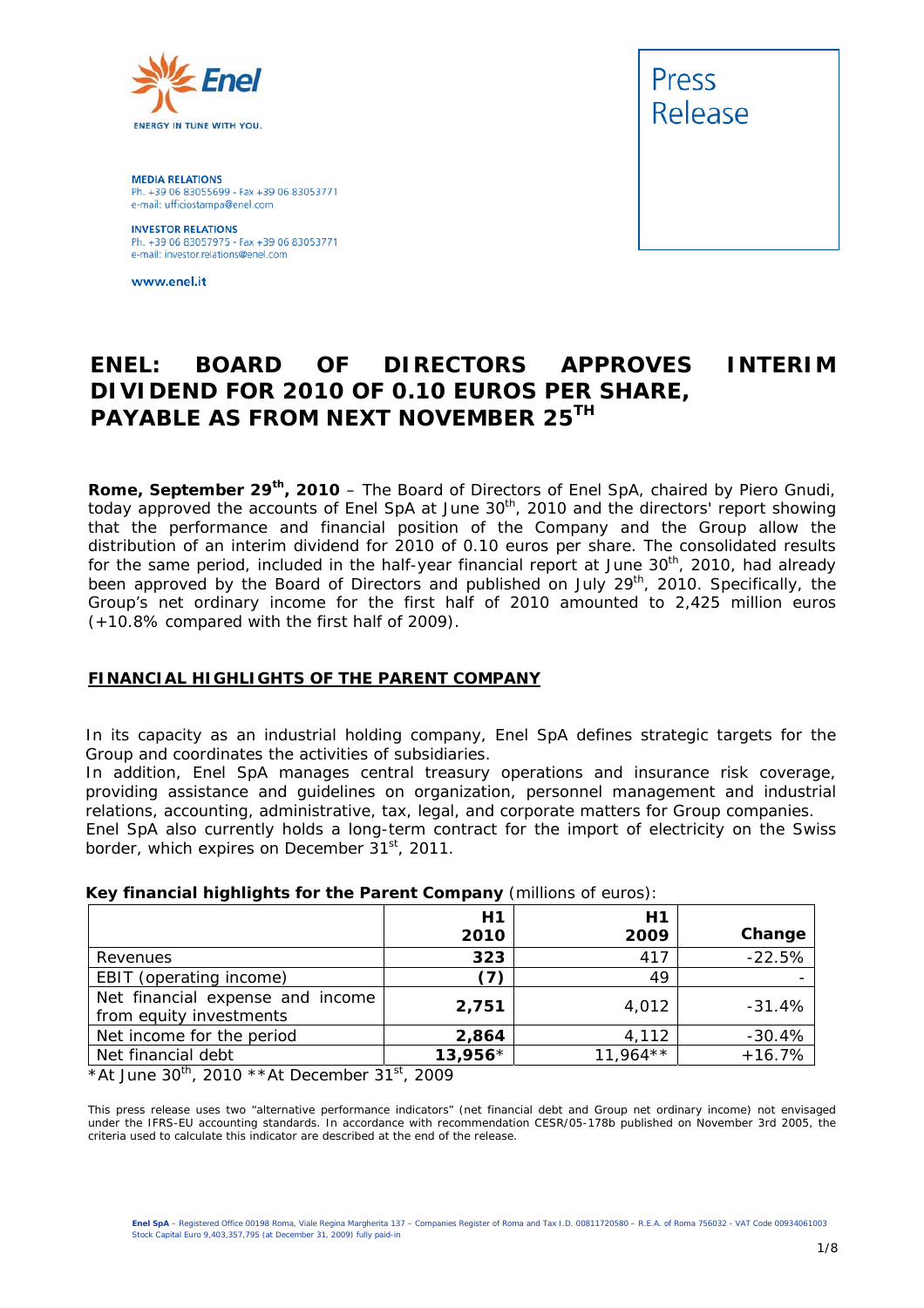



**Revenues** in the first half of 2010 amounted to 323 million euros, down 94 million euros compared with the same period of 2009 (-22.5%), mainly attributable to lower revenues from the sale of electricity (due to the decline in the average sales price, as volumes were virtually unchanged) and from assistance and consulting services supplied to subsidiaries.

**EBIT** (operating income) for the first half of 2010 showed a loss of 7 million euros, a decline of 56 million euros compared with the same period of 2009, essentially attributable to a decrease of 32 million euros in the margin on electricity sales, an increase of 10 million euros in operating expenses and the effect of the recognition in the first half of 2009 of the net adjustment (a positive 14 million euros) of provisions for risks and charges.

**Net financial expense and income from equity investments** totalled a positive 2,751 million euros in the first half of 2010 (4,012 million euros in the first half of 2009), including dividends distributed by subsidiaries, associates and other equity investments amounting to 3,361 million euros (4,475 million euros in the first half of 2009) and net financial expense amounting to 610 million euros. The latter figure represents a rise of 147 million euros compared with the first half of 2009, essentially due to the decrease in interest income on the intercompany current account with the subsidiaries Enel Energy Europe SL and Enel Green Power SpA, mainly attributable to the reduction in their average debtor position with respect to Enel SpA.

**Net income for the period** amounted to 2,864 million euros, compared with 4,112 million euros in the first half of 2009.

Net financial debt at June 30<sup>th</sup>, 2010 totalled 13,956 million euros, up 1,992 million euros on December  $31^{st}$ , 2009 (+16.7%), essentially due to the decrease in net short-term receivables, partially offset by the reduction in the net long-term exposure. In particular, such decrease in net short-term receivables is essentially attributable to the decline in the net long term credit position with respect to Group companies, while the reduction in the net long-term exposure mainly reflects the net effect of repayments made during the first half of 2010 and the issue of a pan-European multi-tranche bond for retail investors, globally amounting to 3 billion euro.

**Shareholders' equity** at June 30<sup>th</sup>, 2010 amounted to 25,096 million euros (23,722 million euros at December 31<sup>st</sup>, 2009). The change was essentially attributable to net income for the period, less the balance on the 2009 dividend (amounting to 1,410 million euros). The **debtto-equity** ratio went from 0.50 at December 31<sup>st</sup>, 2009 to 0.56 at June 30<sup>th</sup>, 2010.

#### **INTERIM DIVIDEND FOR 2010 APPROVED**

In view of the net income of 2,864 million euros achieved by the Parent Company in the first half of 2010 and taking into account expected performance for the remainder of the year, the Board of Directors approved the distribution of an interim dividend of 0.10 euros per share.

The opinion of the external auditor KPMG SpA provided for by Article 2433-*bis* of the Italian Civil Code was issued today.

The interim dividend, gross of any withholding tax, will be paid as from November  $25<sup>th</sup>$ , 2010, with the ex-dividend date for coupon no.17 falling on November  $22<sup>nd</sup>$ , 2010.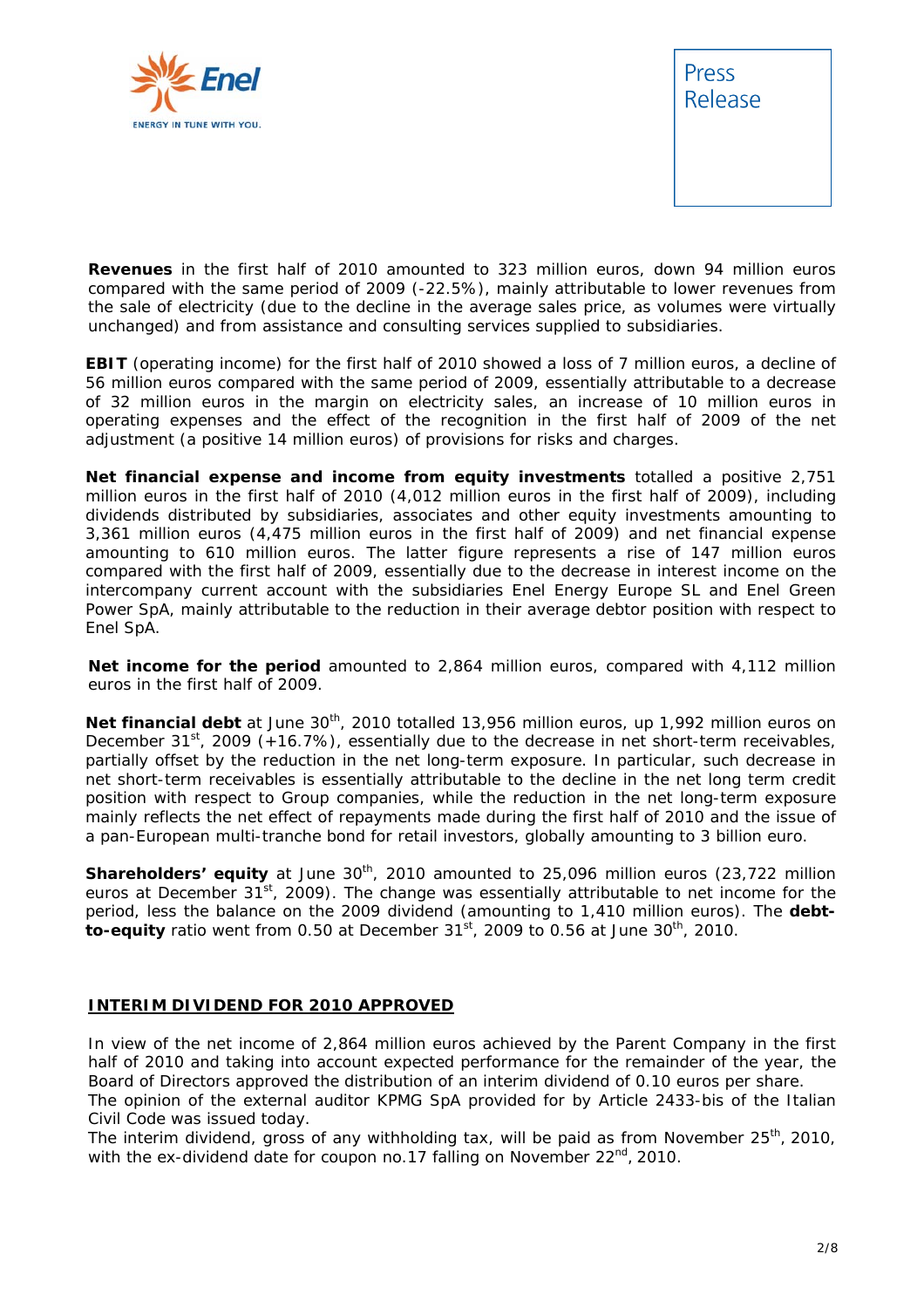



*The income statement, the statement of comprehensive income for the period, the balance sheet and the cash flow statement of the Parent Company, Enel SpA, are attached below. A descriptive summary of the alternative performance indicators is also attached.* 

*The manager responsible for the preparation of the corporate financial reports, Luigi Ferraris, declares, pursuant to Article 154-bis, paragraph 2, of the Consolidated Law on Financial Intermediation, that the accounting information contained in this press release corresponds with that contained in the accounting documentation, books and records.* 

#### **ALTERNATIVE PERFORMANCE INDICATORS**

In order to facilitate the assessment of Enel SpA's financial position, this release uses a number of "alternative performance indicators" not envisaged in the IFRS-EU accounting standards. The criteria used to calculate these indicators are as follows:

- **Net financial debt**: an indicator of Enel's financial structure, calculated as the sum of "Long-term loans", the "Current portion of long-term loans" and "Shortterm loans", net of "Cash and cash equivalents" and the financial receivables included in "Non-current financial assets" and "Current financial assets";
- **Group net ordinary income**: is defined as that part of the "Group net income" derived from ordinary business operations.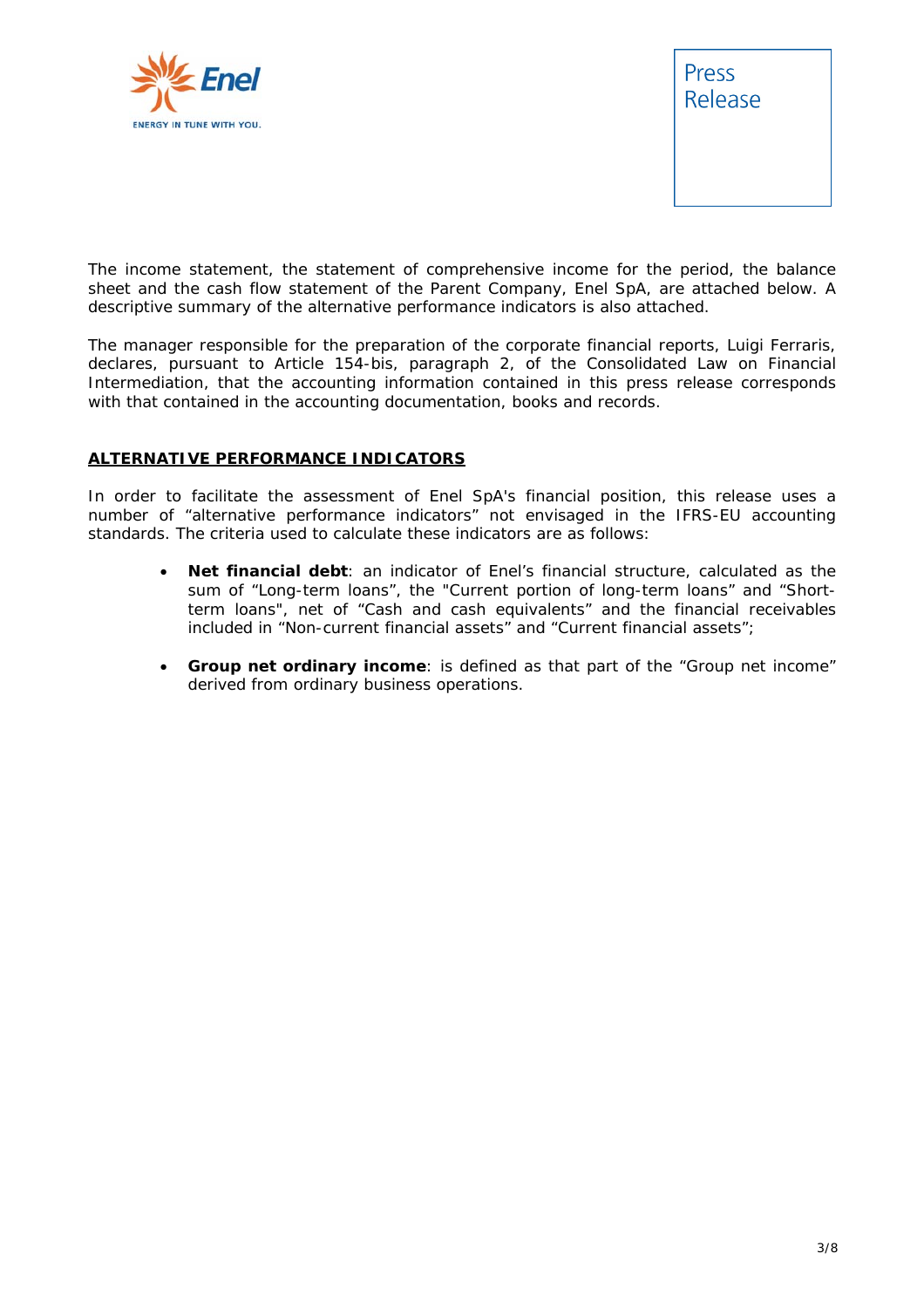

# Press<br>Release

## **Income Statement**

| Millions of euros                                   |             |       | 1 <sup>st</sup> Half             |                                     |       |
|-----------------------------------------------------|-------------|-------|----------------------------------|-------------------------------------|-------|
|                                                     |             | 2010  |                                  | 2009                                |       |
| <b>Revenues</b>                                     |             |       | of which with<br>related parties | of which with<br>related<br>parties |       |
| Revenues from sales and services                    |             | 319   | 319                              | 412                                 | 412   |
| Other revenues                                      |             | 4     | 4                                | 5                                   | 4     |
|                                                     | (Sub Total) | 323   |                                  | 417                                 |       |
| Costs                                               |             |       |                                  |                                     |       |
| Elettricity purchases and consumables               |             | 165   | 14                               | 156                                 | 15    |
| Services, leases and rentals                        |             | 110   | 44                               | 161                                 | 28    |
| Personnel                                           |             | 46    |                                  | 49                                  |       |
| Depreciation, amortization and impairment<br>losses |             | 3     |                                  | 4                                   |       |
| Other operating expenses                            |             | 6     | (16)                             | (2)                                 |       |
|                                                     | (Sub Total) | 330   |                                  | 368                                 |       |
| <b>Operating income</b>                             |             | (7)   |                                  | 49                                  |       |
| Income from equity investments                      |             | 3,361 | 3,361                            | 4,475                               | 4,475 |
| Financial income                                    |             | 2,544 | 496                              | 1,413                               | 1,001 |
| Financial expense                                   |             | 3,154 | 1,951                            | 1,876                               | 400   |
|                                                     | (Sub Total) | 2,751 |                                  | 4,012                               |       |
| Income before taxes                                 |             | 2,744 |                                  | 4,061                               |       |
| Income taxes                                        |             | (120) |                                  | (51)                                |       |
| <b>NET INCOME FOR THE PERIOD</b>                    |             | 2,864 |                                  | 4,112                               |       |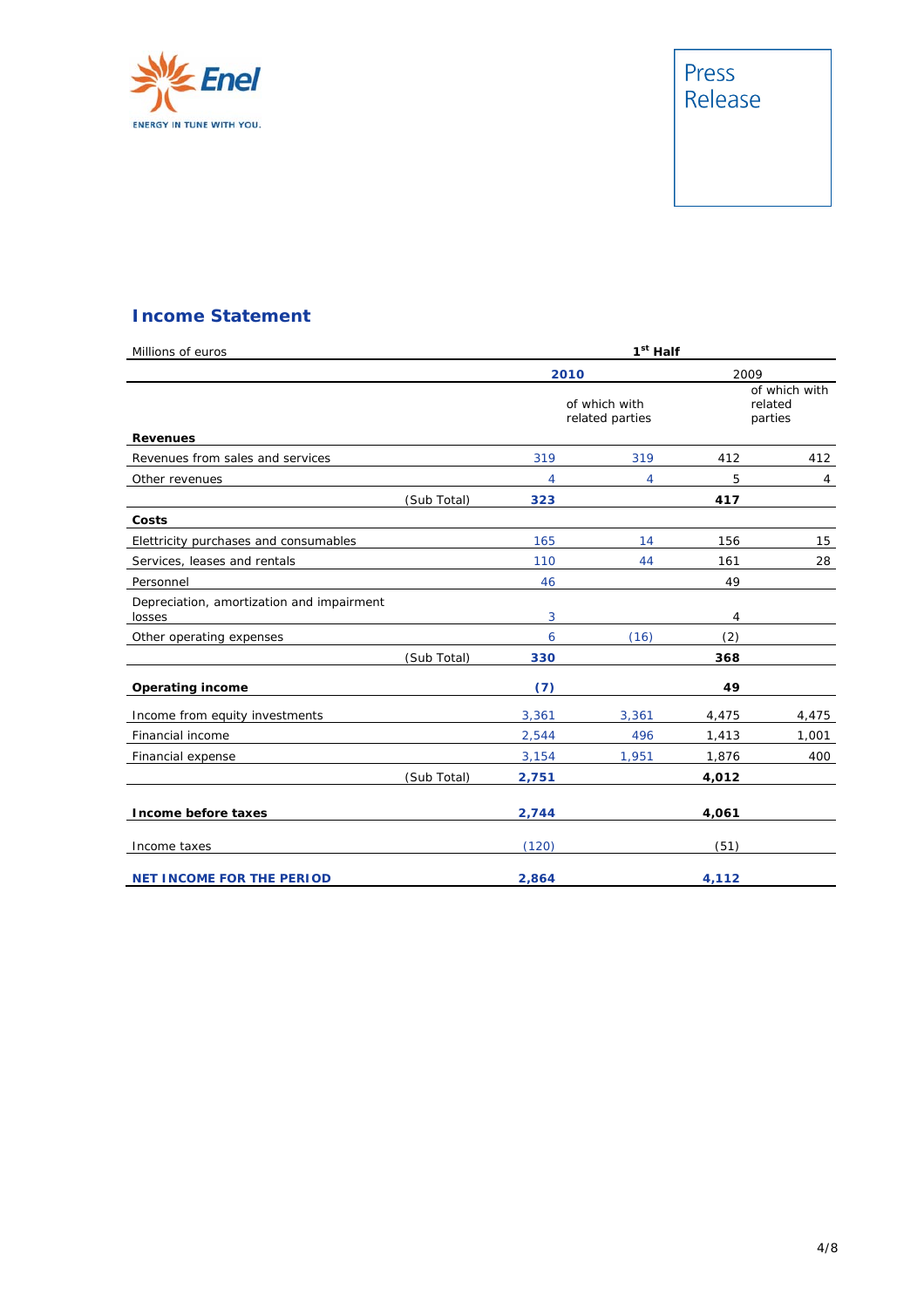

## **Statement of comprehensive income for the period**

| Millions of euros                                                       | 1 <sup>st</sup> Half |       |  |  |
|-------------------------------------------------------------------------|----------------------|-------|--|--|
|                                                                         | 2010                 | 2009  |  |  |
| Net income for the period                                               | 2.864                | 4,112 |  |  |
| Other components of comprehensive income:                               |                      |       |  |  |
| Effective portion of change in the fair value of cash flow<br>hedges    | (78)                 | (99)  |  |  |
| Change in the fair value of financial investments available for<br>sale | $\left(4\right)$     |       |  |  |
| Income (loss) recognized directly in equity                             | (82)                 | (95)  |  |  |
| <b>COMPREHENSIVE INCOME FOR THE PERIOD</b>                              | 2.782                | 4.017 |  |  |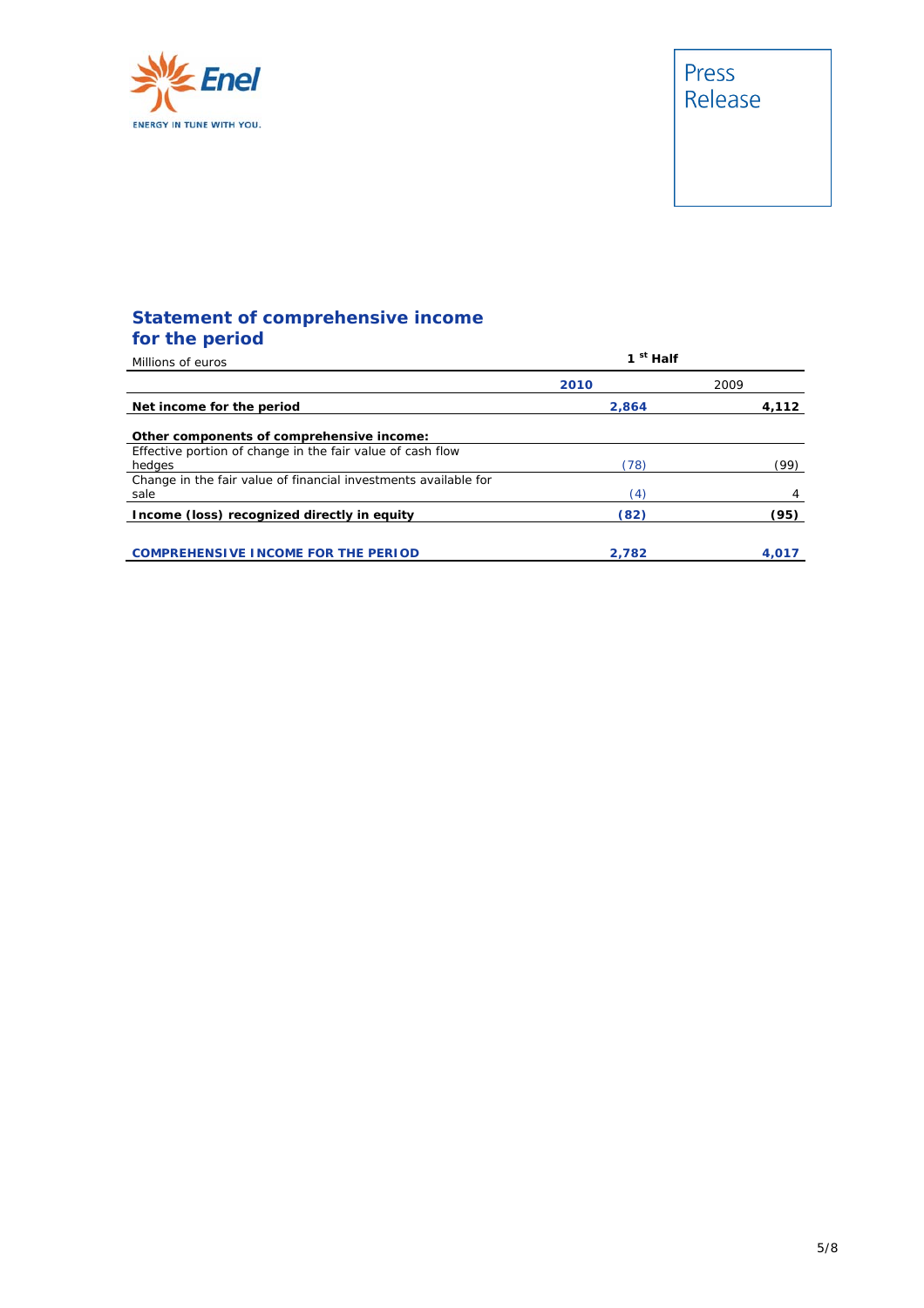

# Press<br>Release

#### **Balance Sheet**

| Millions of euros                                 |         |                                  |        |                  |                                  |
|---------------------------------------------------|---------|----------------------------------|--------|------------------|----------------------------------|
| <b>ASSETS</b>                                     |         | at June 30, 2010                 |        | at Dec. 31, 2009 |                                  |
|                                                   |         | of which with<br>related parties |        |                  | of which with<br>related parties |
| <b>Non-current assets</b>                         |         |                                  |        |                  |                                  |
| Property, plant and equipment                     |         | 6                                |        | 6                |                                  |
| Intangible assets                                 |         | 12                               |        | 14               |                                  |
| Deferred tax assets                               |         | 379                              |        | 322              |                                  |
| Equity investments                                |         | 39,663                           |        | 35,957           |                                  |
| Non-current financial assets <sup>(1)</sup>       |         | 2,167                            | 684    | 1,320            | 954                              |
| Other non-current assets                          |         | 270                              | 228    | 276              | 234                              |
|                                                   | (Total) | 42,497                           |        | 37,895           |                                  |
| <b>Current assets</b>                             |         |                                  |        |                  |                                  |
| Trade receivables                                 |         | 627                              | 618    | 516              | 506                              |
| Income tax receivables                            |         | 139                              |        | 309              |                                  |
| Current financial assets <sup>(2)</sup>           |         | 11,900                           | 11,158 | 20,609           | 19,626                           |
| Cash and cash equivalents                         |         | 1,070                            |        | 995              |                                  |
| Other current assets                              |         | 749                              | 135    | 555              | 398                              |
|                                                   | (Total) | 14,485                           |        | 22,984           |                                  |
| Non-current assets classified as<br>held for sale |         | 9                                |        | 9                |                                  |
| <b>TOTAL ASSETS</b>                               |         | 56,991                           |        | 60,888           |                                  |

(1) Of which long-term financial receivables for € 346 million at June 30, 2010 and € 346 million at December 31, 2009.

<sup>(2)</sup> Of which short-term financial receivables for € 11,326 million at June 30, 2010, € 19,896 million at December 31, 2009.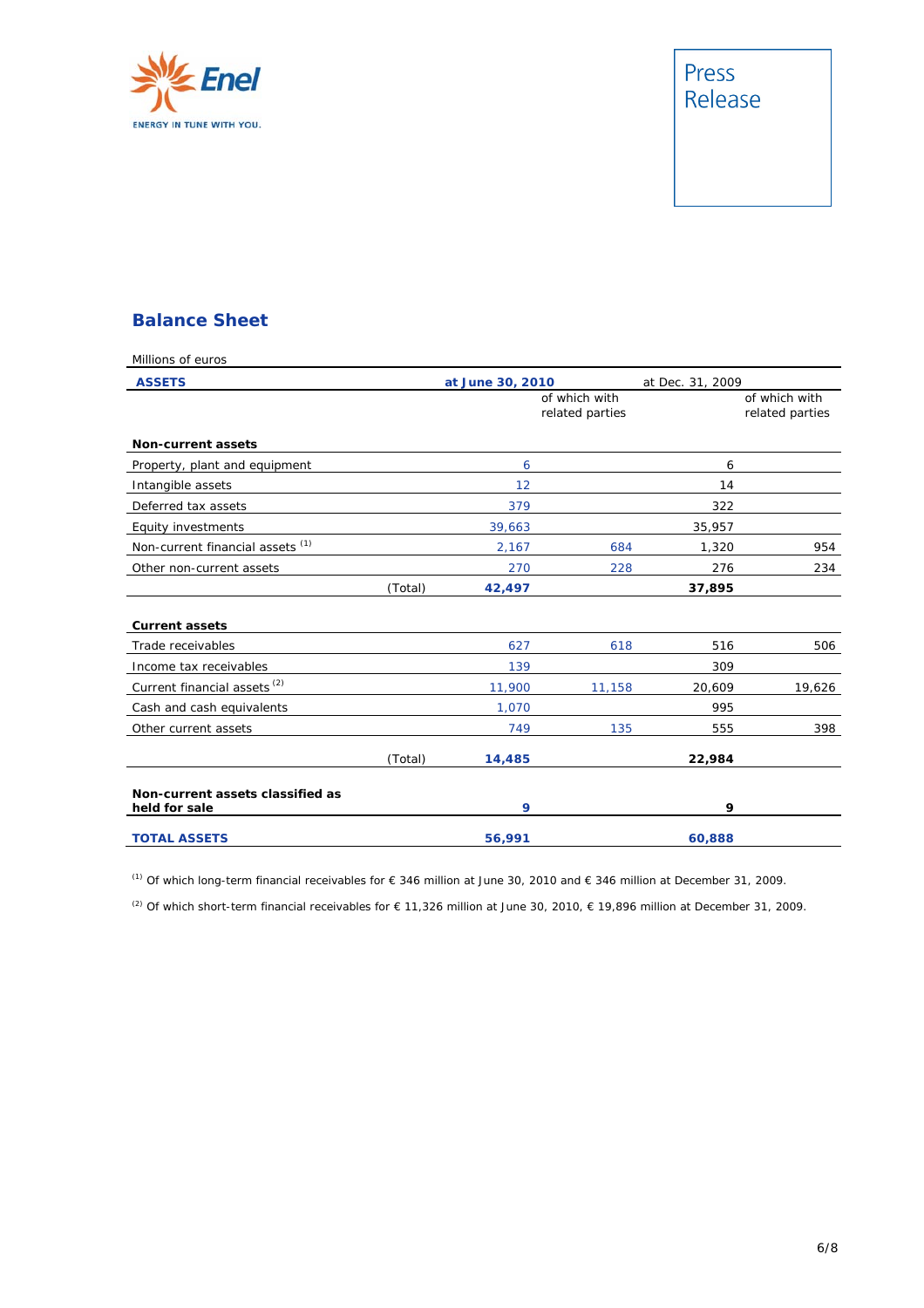

# Press<br>Release

| Millions of euros                                           |             |                                  |       |                  |                                  |
|-------------------------------------------------------------|-------------|----------------------------------|-------|------------------|----------------------------------|
| <b>LIABILITIES AND SHAREHOLDERS'</b>                        |             |                                  |       |                  |                                  |
| <b>EQUITY</b>                                               |             | at June 30, 2010                 |       | at Dec. 31, 2009 |                                  |
|                                                             |             | of which with<br>related parties |       |                  | of which with<br>related parties |
| Shareholders' equity                                        |             |                                  |       |                  |                                  |
| Share capital                                               |             | 9,403                            |       | 9,403            |                                  |
| Other reserves                                              |             | 9,435                            |       | 9,086            |                                  |
| Retained earnings (losses carried<br>forward)               |             | 3,394                            |       | 2,712            |                                  |
| Net income for the period (1)                               |             | 2,864                            |       | 2,521            |                                  |
| TOTAL SHAREHOLDERS' EQUITY                                  | (Total)     | 25,096                           |       | 23,722           |                                  |
| <b>Non-current liabilities</b>                              |             |                                  |       |                  |                                  |
| Long-term loans                                             |             | 22,438                           | 2,797 | 30,012           | 10,806                           |
| Post-employment and other employee<br>benefits              |             | 370                              |       | 376              |                                  |
| Provisions for risks and charges                            |             | 26                               |       | 30               |                                  |
| Deferred tax liabilities                                    |             | 140                              |       | 108              |                                  |
| Non-current financial liabilities                           |             | 2,815                            | 1,012 | 1,952            | 44                               |
| Other non current liabilities                               |             | 40                               | 40    | 41               | 40                               |
|                                                             | (Sub Total) | 25,829                           |       | 32,519           |                                  |
| <b>Current liabilities</b>                                  |             |                                  |       |                  |                                  |
| Short-term loans                                            |             | 3,231                            | 1,449 | 2,410            | 1,619                            |
| Current portion of long-term loans                          |             | 1,029                            | 225   | 779              | 225                              |
| Trade payables                                              |             | 264                              | 66    | 321              | 62                               |
| Current financial liabilities                               |             | 720                              | 350   | 524              | 76                               |
| Other current liabilities                                   |             | 822                              | 731   | 613              | 261                              |
|                                                             | (Sub Total) | 6,066                            |       | 4,647            |                                  |
| <b>TOTAL LIABILITIES</b>                                    |             | 31,895                           |       | 37,166           |                                  |
| <b>TOTAL LIABILITIES AND</b><br><b>SHAREHOLDERS' EQUITY</b> |             | 56,991                           |       | 60,888           |                                  |

(1) Net income is reported net of interim dividend equal to € 940 million for 2009.